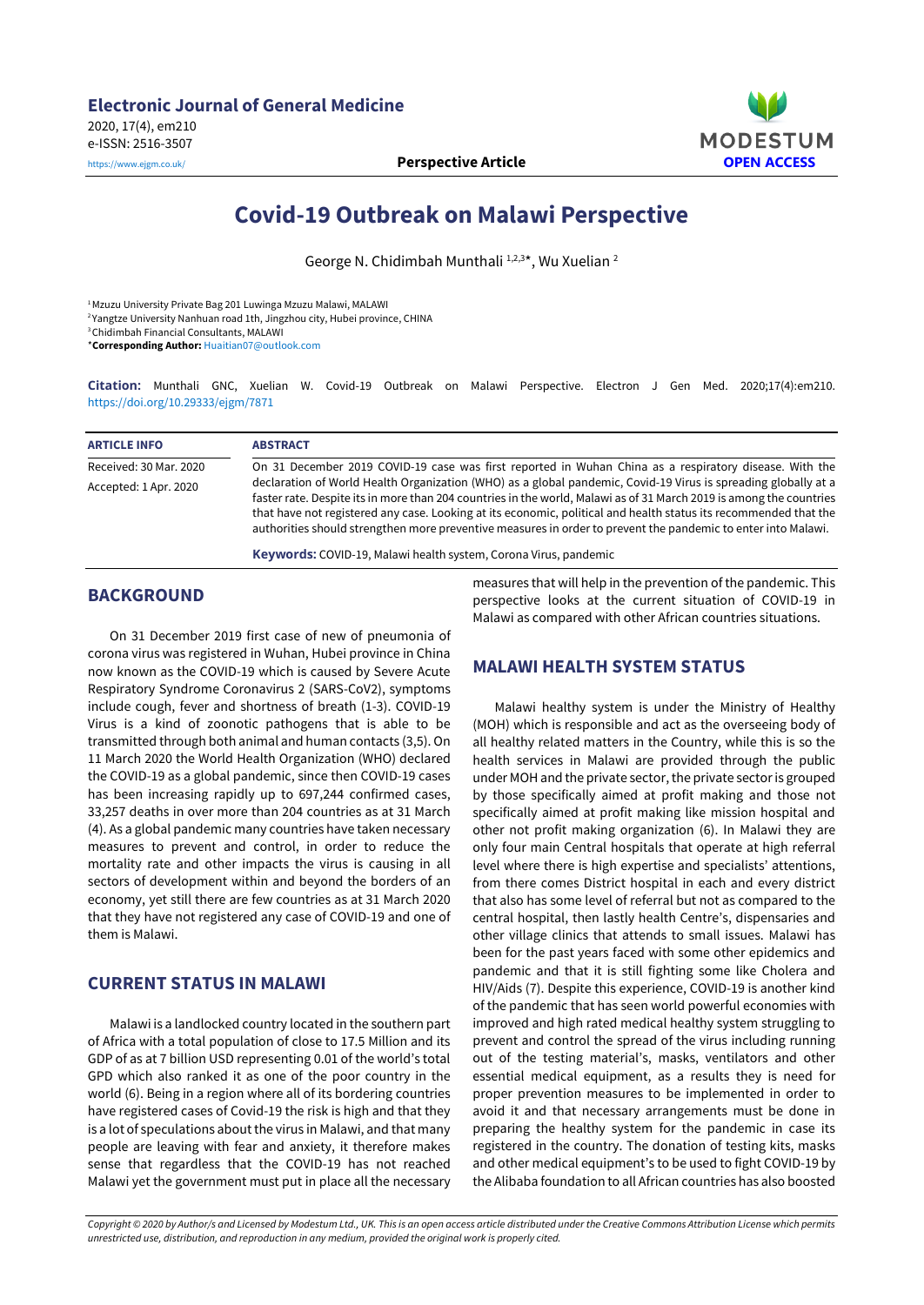Malawi medical equipment's which currently is not sufficient enough (8).

## **POLITICAL STATUS**

Recently the High court siting as Constitutional court in Malawi nullified the presidential elections which was followed by many demonstrations across the country (9). As the electoral body in Malawi announced the calendar for the reelections of presidential polls, the people are expected to go into the polls by July 2019 but with the outbreak COVID-19 the future is in dilemma as nobody knows as to when the pandemic will end, regardless of this situation, leaders are encouraged by the WHO to enforce preventive and control measures that they protect their citizens and one of it is lockdown which has proved to be a working measures for many countries (10). As such Malawi has already been declared as a state of disaster by the current leader in order to protect its citizen from the virus.

#### **ECONOMIC STATUS**

Due to the political instability the country economy has been negatively affected as many businesses were disturbed by demonstration as it was projected by the World bank (11). COVID-19 impacts have not only affected major economies, as a landlocked country, Malawi has also been affected as most of its raw materials, medical suppliers and other end products are imported from other countries (7). Malawi depends mostly on agriculture for its GDP and food security and currently most farmers are still in the process of farming with special interest to tobacco as the main cash crop and maize for food security, now with the COVID-19 will mean that even farmers will need to reduce and eventually stop all agriculture activities as one way of preventing the spread of the virus which is very difficult and will have huge negative impact on Malawi economy in the future (12,13).

## **OTHER AFRICAN COUNTRIES STATUS**

As at 31 March 2020, 40 countries out of 47 Countries in Africa had registered with COVID-19 cases, registering 3786 confirmed cases and 77 deaths in total (14). With the guidance of the WHO almost all their countries in Africa have responded to the calls and advises given by the WHO by starting to restricting and crossing all the land borders, sea and flights entries into and outside the countries and only allowing essential activities to be being transported (15). Furthermore, for example some countries like Tanzania, Algeria, Djibouti, Kenya, Morocco, Zambia, etc. have taken restrictions measures on public gatherings and internal travelling too, while some countries like Rwanda and South Africa have taken further measures on lockdown. Rwanda on Saturday 21 March announced 14 days lockdown while the South African government on Monday March 23 announced a 21 days countrywide lockdown in order to reduce the number of cases which are increasing at the faster rate, South Africa currently is the leading country with highest confirmed number of cases in the Africa continent, the full lockdown has made South Africa and Rwanda to be among the African Country which has joined other countries outside Africa like India, China, France, Italy, New Zealand, Spain, USA and Poland etc. in total lockdown (16,17). It looks that there is great coordination between the WHO and countries as the countries has shown much effort in combating this deadly pandemic by following the WHO measures.

# **MALAWI STEPS TAKEN IN COMPARISON WITH OTHER AFRICAN COUNTRIES**

The Malawi government so far has taken some recommendable measures. Firstly, by appointing Special Cabinet Committee on Corona virus which started in operative on 7th March 2020 with an aim of providing a policy guidance and looking at all top-level matters concerning the COVID-19 pandemic (18) and it further announced the country as a state of disaster on March 21 2020, across the country they have banned street vending, public gatherings including religious gatherings, wedding ceremony, pubs etc. On 23rd March 2020 the Ministry of Education announced closure of all schools, colleges in both public and private sector in order to combat the COVID-19. Since the announcement of the state of emergency just like other African countries the Malawi government has also closed its land boarders and have restricted air flights with special announcement to suspend all international fights starting from 1 April 2020 whereby allowing only transportations of goods and services that are essential to the country. People have been also communicated on the prevention and control measures like to use masks, wash their hands with soap, use of sanitizer and reporting to the nearest hospitals if they have any unusual symptoms in order to improve their hygiene as some of the ways laid down in helping to prevent and control the Virus (4,19) , also self-quarantine measures has been put in place to all visitors that may arrive from high risk areas which is argued by many people that it's not effective way as people may not be abiding to selfquarantine properly as compared to if a government quarantine is provided, this is so because effective quarantine measures have also proved to be key in reducing the spread of the virus (20). Combating the COVID-19 is a challenging task to all the countries affected due to its mode of transmission, the rate at which cases and mortality rate are increasing each and every day in the whole world. Malawi therefore can learn to improve on its current measures upon looking at examples of other developing economies on the way they are preventing and controlling the virus and the way they are struggling to control it (4,5,21), in continuation, though they is limited number of testing's kits but its recommended to review the ways of screening COVID-19 approach and testing of population that may have any symptoms at large (22) in order to fully be assured that we don't have any case and to fully prepare as new cases are keep of being reported each and every day.

#### **CONCLUSION**

COVID-19 as a global pandemic has brought a huge negative impact to all the sectors of the developments within countries and outside the boarders, its high time then that Countries work together and learn from each other on how to combat this pandemic. Malawi as one of developing nation should therefore continue and improve the current measures that are in place regardless of its economic impact which may